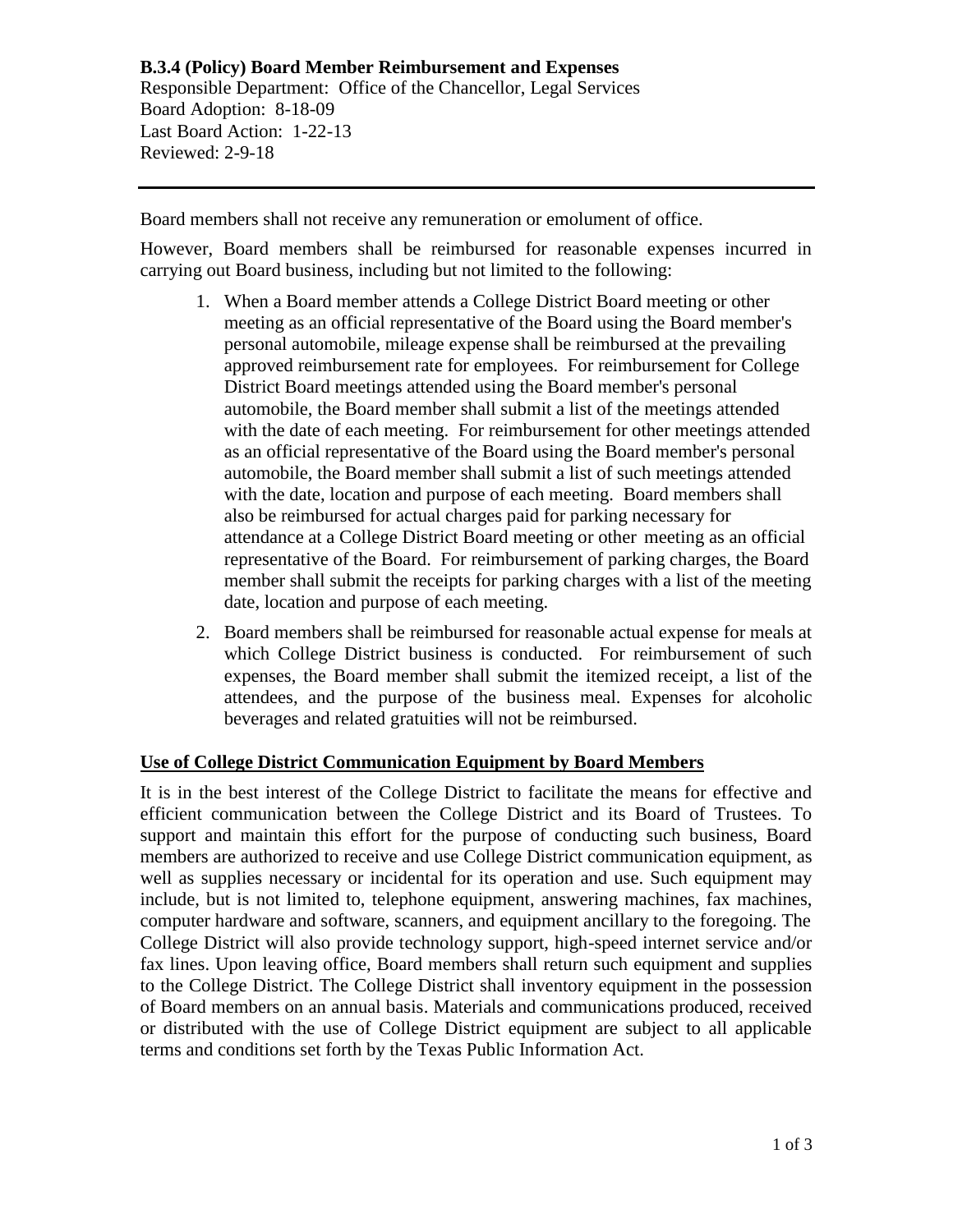## **B.3.4 (Policy) Board Member Reimbursement and Expenses** Responsible Department: Office of the Chancellor, Legal Services Board Adoption: 8-18-09 Last Board Action: 1-22-13 Reviewed: 2-9-18

The College District permits Board members to make incidental personal use of College District communication equipment, so long as such use:

- 1. Imposes no additional cost to the College District;
- 2. Is not harmful to the College District;
- 3. Is not for private commercial purposes;
- 4. Does not result in unauthorized software or digital media being installed in, or downloaded to, College District equipment; and
- 5. Does not result in the violation of copyright laws or software licenses or other state and federal laws governing the use of communication equipment.

As is the case for College District employees, Board members have no expectation of privacy when using College District communication technology.

If a trustee chooses to utilize District equipment, it is important to realize that there are restrictions on the trustee's use of the equipment under Texas law, including, without limitation Texas Penal Code §39.02(a)(2) and Texas Election Code §255.003. Violation of these restrictions could result in criminal penalties for misuse.

Board members who choose not to receive and use College District communication equipment may use their own communication equipment and receive reimbursement for direct expenses of operating the communication equipment for conducting College District business. The College District will provide technology support only for communication equipment that conforms to College District Information Technology standards.

To the extent that Board members use their personal communication equipment to conduct College District business, Board members have no expectation of privacy. They retain the expectation of privacy with respect to the use of their own personal communication equipment for non-College District purposes. In the event of a Public Information Act request seeking information resident on or sent to or from a Board member's personal communication equipment, the College District shall inform the Board member within two business days after receiving the request and cooperate with the Board member in seeking an Opinion of the Attorney General if, in the opinion of the Board member and the College District's counsel, that is appropriate.

Personal use of the services of College District personnel is prohibited for all College District Board members and employees (for employees, see [C.2.7.1\)](https://www.alamo.edu/siteassets/district/about-us/leadership/board-of-trustees/policies-pdfs/section-c/c.2.7.1-procedure.pdf). In such cases the College District may refer the matter to the Bexar County District Attorney for criminal investigation and prosecution.